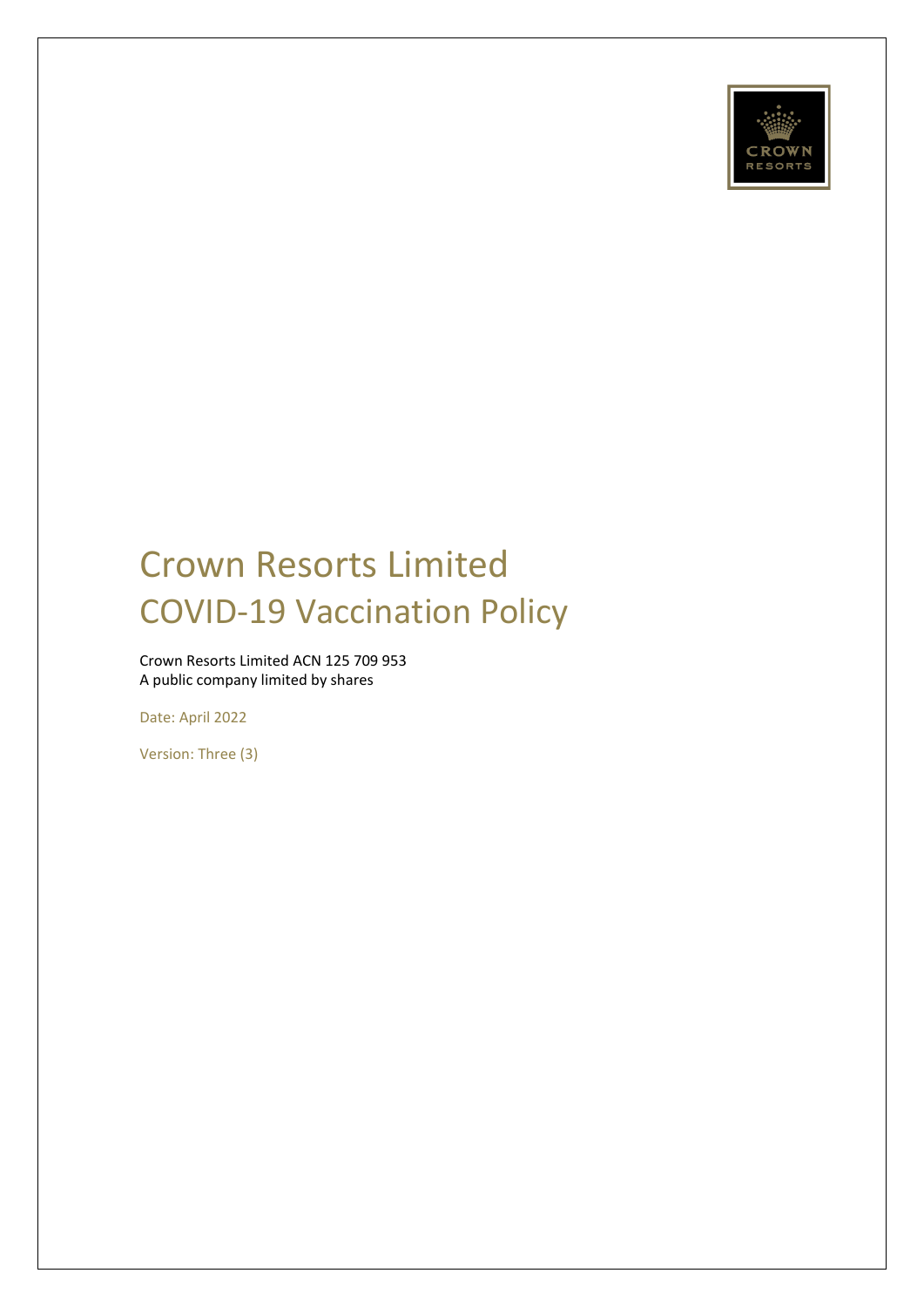# Table of contents

| $\mathbf{1}$ .   |                                      |                                                                     |
|------------------|--------------------------------------|---------------------------------------------------------------------|
| 2.               |                                      |                                                                     |
|                  | 2.1.<br>2.2.<br>2.3.                 |                                                                     |
| 3.               |                                      |                                                                     |
|                  | 3.1.<br>3.2.<br>3.3.<br>3.4.<br>3.5. |                                                                     |
| $\overline{4}$ . |                                      |                                                                     |
|                  | 4.1.<br>4.2.<br>4.3.<br>4.4.         |                                                                     |
| 5.               |                                      | Privacy, Handling of Sensitive Information and Records Management 5 |
| 6.               |                                      |                                                                     |
| 7 <sub>1</sub>   |                                      |                                                                     |

#### page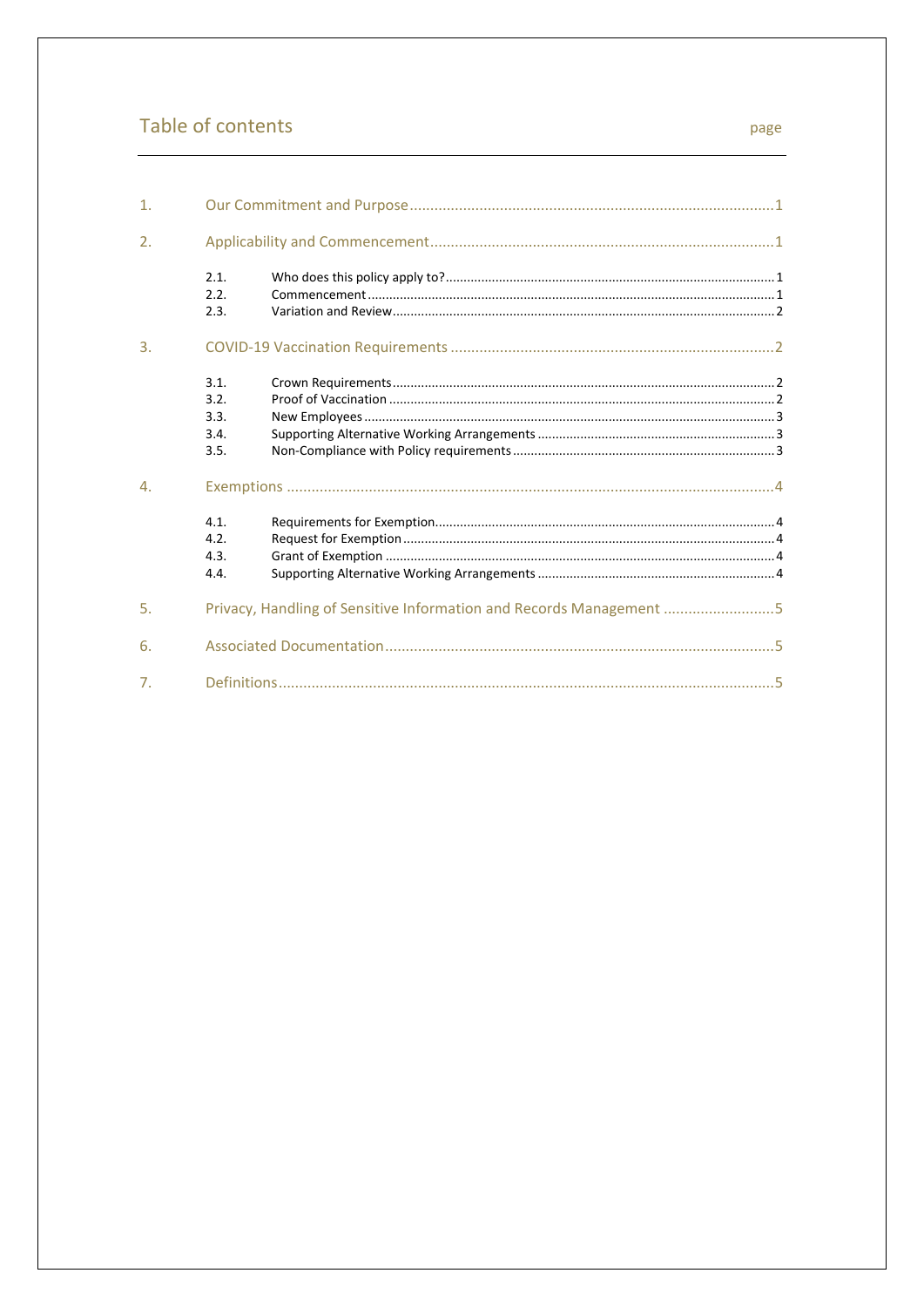# <span id="page-2-0"></span>1. Our Commitment and Purpose

Crown Resorts Ltd (**Crown**) is committed to providing a safe and healthy working environment for all our employees, contractors, suppliers, and patrons. For as long as COVID-19 is active in our community it presents a risk to our safety, operations, industry, and way of life.

Under work health and safety laws, Crown is required to do all that is reasonably practicable to reduce or eliminate risks to the health and safety of its employees, patrons, and others at our workplace. Beyond this duty, Crown is committed to ensuring the health and safety of all Crown Attendees. As part of this commitment, Crown places paramount importance on its duty to provide and maintain a safe workplace for its workers and other persons who may attend a Crown Premises, so far as is reasonably practicable. This duty includes minimising the risks associated with Crown Attendees being exposed to COVID-19 in the workplace or as a result of Crown's business or undertaking. This risk is significantly reduced by vaccination, as is the risk of serious illness, hospitalisation and death from COVID-19.

Based on the Australian Technical Advisory Group's immunisation advice, vaccination is an effective measure for reducing the risk and impact of exposure to COVID-19 and multiple types of COVID-19 vaccinations are currently readily available within Australia.

Given the nature of Crown's business and operations, and following a consultation process, Crown is of the view that COVID-19 vaccinations are a critical step towards ensuring a safer workplace, together with the continued use of physical distancing, good hygiene, mask wearing where appropriate and regular cleaning and maintenance as measures to reduce the risks from COVID-19 in the workplace. The ongoing rollout of COVID-19 vaccinations is an imperative additional safety measure that will assist Crown to continue to provide a safe and healthy work environment.

Crown has therefore decided to require that all Crown Attendees who visit a Crown Premises be Fully Vaccinated in accordance with this policy. Crown has established this policy to reflect its respect for individuals with genuine medical reasons for not being vaccinated, balanced against the need to maintain a safe working environment and for ensuring business continuity during these challenging times.

# <span id="page-2-1"></span>2. Applicability and Commencement

# <span id="page-2-2"></span>2.1. Who does this policy apply to?

This policy applies to all Crown Attendees over the age of 16 years old and such other individuals as contemplated in section 3.1.

All companies in the Crown Group within Australia will be required to comply with this policy.

# <span id="page-2-3"></span>2.2. Commencement

Crown acknowledges the differing COVID-19 situations across States and Territories in Australia along with the varying availability of vaccines in some areas. Therefore, subject to any developments in circumstances or applicable public health orders, this policy will take effect on the following dates:

- I. 5 November 2021 in respect of Crown Attendees at Crown Premises in New South Wales and Victoria.
- II. 31 January 2022 in respect of Crown Attendees at Crown Premises elsewhere in Australia.

### (each a "**Commencement Date**")

Despite the above dates, Crown must comply with any public health orders issued by the State or Territory Government relevant to a particular Crown Premises. Such public health orders may impose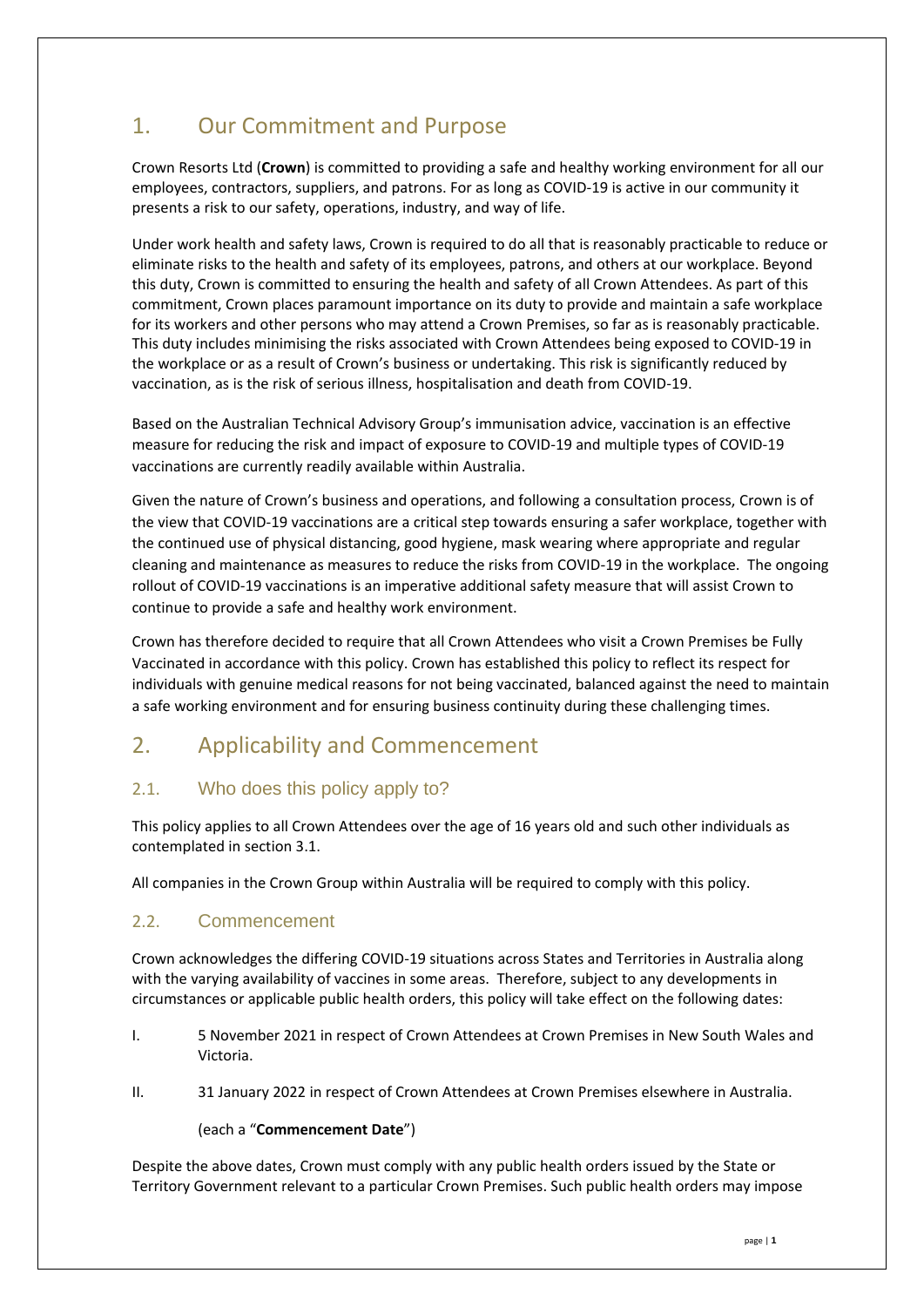different or earlier obligations relating to vaccination, and in these situations Crown will comply with and enforce those earlier vaccination requirements.

Each Commencement Date may be varied as notified by Crown in its discretion from time to time.

#### <span id="page-3-0"></span>2.3. Variation and Review

Crown may regularly review, amend, rescind or end this policy as necessary to ensure compliance with applicable public health order directives and other applicable legislation to ensure ongoing compliance, suitability, applicability, and safety.

# <span id="page-3-1"></span>3. COVID-19 Vaccination Requirements

### <span id="page-3-2"></span>3.1. Crown Requirements

All Crown Attendees are required to comply with applicable legislation in each jurisdiction of operation, primarily Victoria, New South Wales and Western Australia. Each jurisdiction continuously updates its public health orders, and these must be complied with, including in respect of mandatory vaccination in certain industries or venues. Where any public health order or other applicable legislation in a jurisdiction imposes a vaccination requirement on any individual (such as a patron, supplier or other visitor) who is not a Crown Attendee then this policy is extended to cover such individuals and they will be expected to comply with any such requirements.

This policy is intended to operate in addition to any public health orders implemented by various governments from time to time. All Crown Attendees are expected to comply with these public health orders. To the extent that there are public health orders that impose an additional requirement not set out in this policy or that expressly contradicts this policy, the public health orders take precedence and must be followed.

In addition to any public health orders, Crown requires that from the relevant Commencement Date all Crown Attendees over the age of 16 years old who visit any Crown Premises in Australia are Fully Vaccinated.

### <span id="page-3-3"></span>3.2. Proof of Vaccination

#### **Employees**

Crown Employees will be required to submit Proof of Vaccination to Crown's Human Resources department via the process communicated to Crown Employees from time to time. Proof of Vaccination will be stored in accordance with section 5 of this policy.

Proof of Vaccination must be provided by no later than the relevant Commencement Date or, in the case of Crown Employees who are stood down from their relevant Commencement Date or who have been Fully Vaccinated after their relevant Commencement Date, prior to their first duty, workday or shift following their relevant Commencement Date. If a public health order requires Proof of Vaccination be provided to Crown prior to the Commencement Date, Crown Employees must comply with this requirement by the earlier date.

For employees who are unable to either provide proof of vaccination or refuse to receive the COVID-19 vaccination/s, no shifts or work will be offered or payments will be made (except for approved paid leave) and the employees will be given notice that continuing failure to comply with the policy will result in disciplinary action being taken, including termination of employment.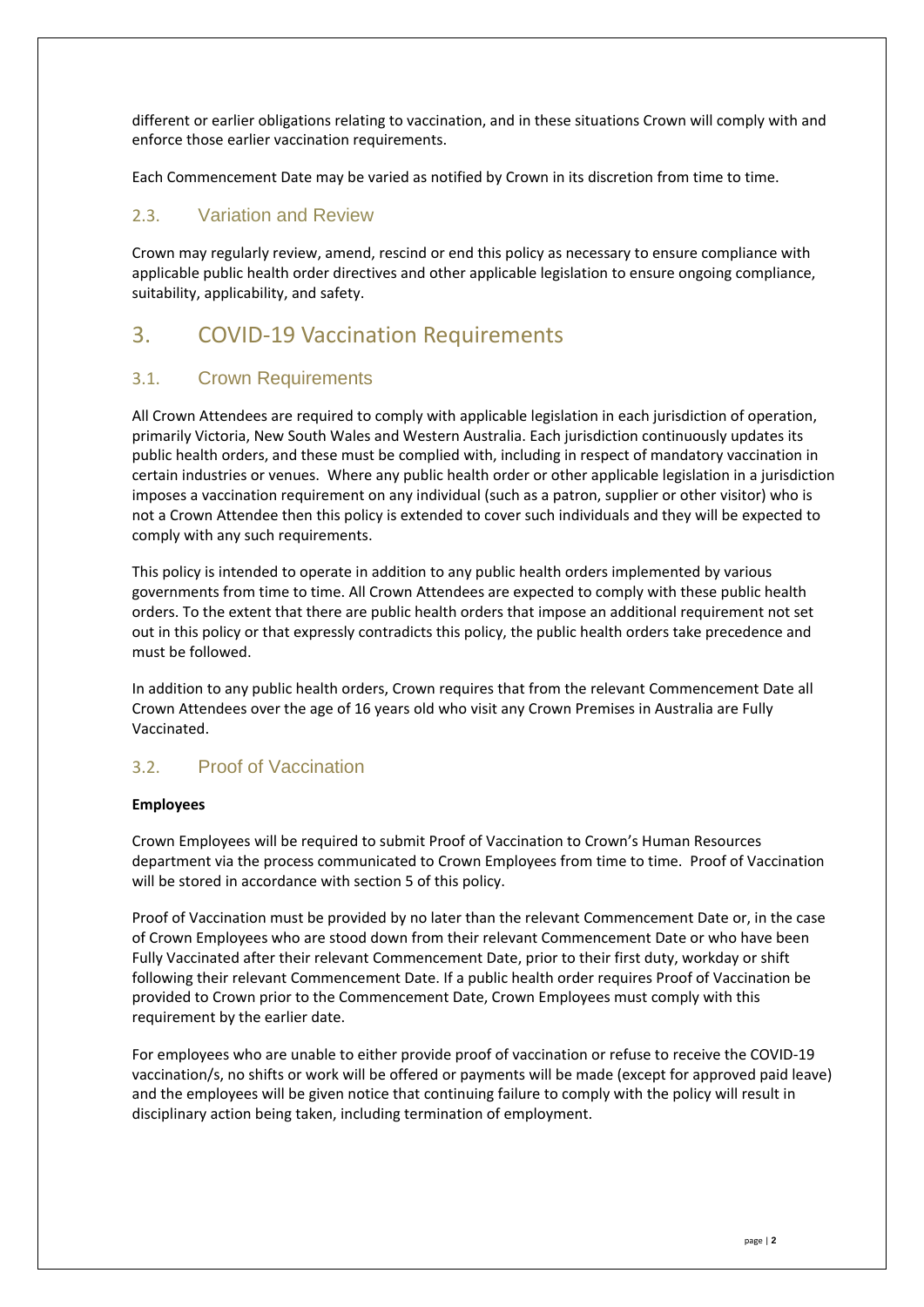#### **Contractors**

Contractors will be required to provide Proof of Vaccination for inspection, and in some circumstances collection and/or retention, via staff entry, upon arrival at any Crown Premises or via such other process as communicated by Crown. Proof of Vaccination will be required in order to receive a contractor pass and gain entry to all Crown Premises, even if such access is required to access a third-party location (such as a restaurant or apartment). If a public health order requires Proof of Vaccination be provided to Crown prior to the Commencement Date, Contractors must comply with this requirement by the earlier date.

#### **Tenants**

To the extent that employees or contractors of Crown Tenants are required to access any Crown Premises, this policy will apply to them as Crown Attendees and Proof of Vaccination may be required to be provided upon arrival at any Crown Premises or via such other process as communicated by Crown.

#### **On-Going Requirement**

Crown Attendees will have an ongoing obligation to provide Proof of Vaccination as required by any changes to this policy, noting that any government advice on revaccination or booster programmes will be taken into account.

### <span id="page-4-0"></span>3.3. New Employees

All prospective and new Crown employees will be required to be Fully Vaccinated prior to commencing employment. Proof of Vaccination will be required as part of the recruitment process and contracts of employment will include requirements to comply with this policy before any offer can be accepted and any work commenced. If a prospective or new Crown employee qualifies for and wishes to seek an exemption, they will need to comply with the procedure set out in section 4.

### <span id="page-4-1"></span>3.4. Supporting Alternative Working Arrangements

Crown Employees who have booked their first vaccination, or are waiting for their second vaccination, may discuss work from home arrangements with their manager as a temporary arrangement pending their second vaccination, in circumstances where it is reasonable, safe and practical for that employee to work from home.

If a Crown Employee is not Fully Vaccinated, and is unable to or it is impractical for, that Crown Employee to work from home, they may apply to access their leave entitlements or take leave without pay until they are Fully Vaccinated.

### <span id="page-4-2"></span>3.5. Non-Compliance with Policy requirements

Crown considers vaccination against COVID-19 to be a critical element in reducing the risk of Crown Attendees' being exposed to or transmitting COVID-19 in the Crown Premises both now and into the future.

Accordingly, Crown Attendees who do not comply with this policy will not be permitted entry to any of the Crown Premises. If entry has been obtained mistakenly, without appropriate permission or otherwise, Crown may remove such attendee from any Crown premises immediately.

Crown Employees who do not comply with this policy (excluding those granted an exemption in accordance with section 4) may be subject to disciplinary action, including termination of their employment, due to a failure to comply with this policy (being a lawful and reasonable direction) and / or because they are unable to perform an inherent requirement of their role.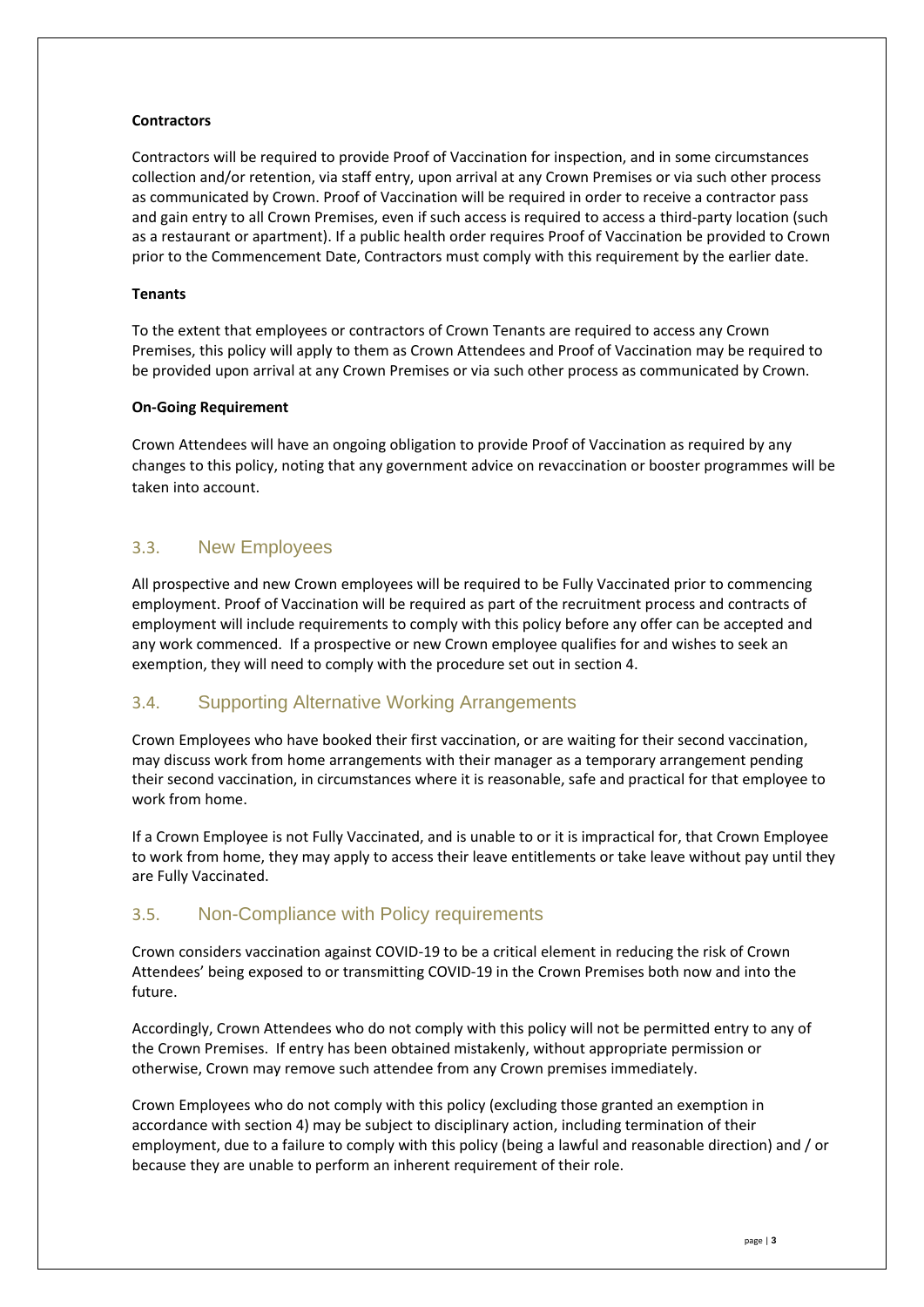# <span id="page-5-0"></span>4. Exemptions

# <span id="page-5-1"></span>4.1. Requirements for Exemption

Due to the nature and scope of this policy, there will be very limited circumstances in which an exemption may be granted.

#### **Crown Employees and Permanent Contractors**

Unless otherwise communicated by Crown, an exemption will only be granted to Crown Employees and permanent Contractors who are unable to be Fully Vaccinated due to a substantiated temporary or permanent medical contraindication to vaccination against COVID-19 or an acute illness which prevents them from being vaccinated against COVID-19.

#### **All Other Crown Attendees**

For all other Crown Attendees the provision of an Approved Medical Certificate is required.

### <span id="page-5-2"></span>4.2. Request for Exemption

Crown Employees and permanent Contractors who wish to apply for an exemption from this policy on substantiated medical grounds must make an application in accordance with Crown's COVID-19 Medical Exemption Procedure. For further information see Crown's COVID Medical Exemption Procedure (CS416G005C).

### <span id="page-5-3"></span>4.3. Grant of Exemption

The exemption application will be assessed and decided in accordance with Crown's COVID-19 Medical Exemption Procedure. While their exemption application is under review, individuals may apply to take access their leave entitlements or take leave without pay (if eligible).

If an exemption is not granted, the Crown Employee or permanent Contractor will be required to comply with and be subject to the requirements of this policy.

# <span id="page-5-4"></span>4.4. Supporting Alternative Working Arrangements

In instances where an exemption is granted to a Crown Employee, Crown will work with the Crown Employee to determine what (if any) reasonable additional risk control measures are appropriate for that Crown Employee in relation to the transmission of COVID-19 in the workplace.

For Crown Employees who Crown determines they are unable to attend a Crown Premises safely unvaccinated, Crown will support alternative working arrangements, such as working from home, where possible and practical.

Any Crown Employee granted an exemption will be required to comply with any additional controls and/or alternative working arrangements communicated to them either while applying for the exemption or after one has been granted which may include (but is not limited to) taking leave, working from home (if possible) or continuing to work on any Crown Premises with other controls in place such as regular testing, mask wearing and / or restrictions on movement and contact with others. These arrangements will be regularly reviewed.

In circumstances where this is not practical or achievable, such Crown Employees may apply to take accrued Personal Leave, or Annual Leave or Long Service Leave (if eligible). If this Crown Employee applies for and exhausts or has no remaining leave entitlements, Crown will review the employee's continuing employment at that time which may include leave without pay or termination of employment.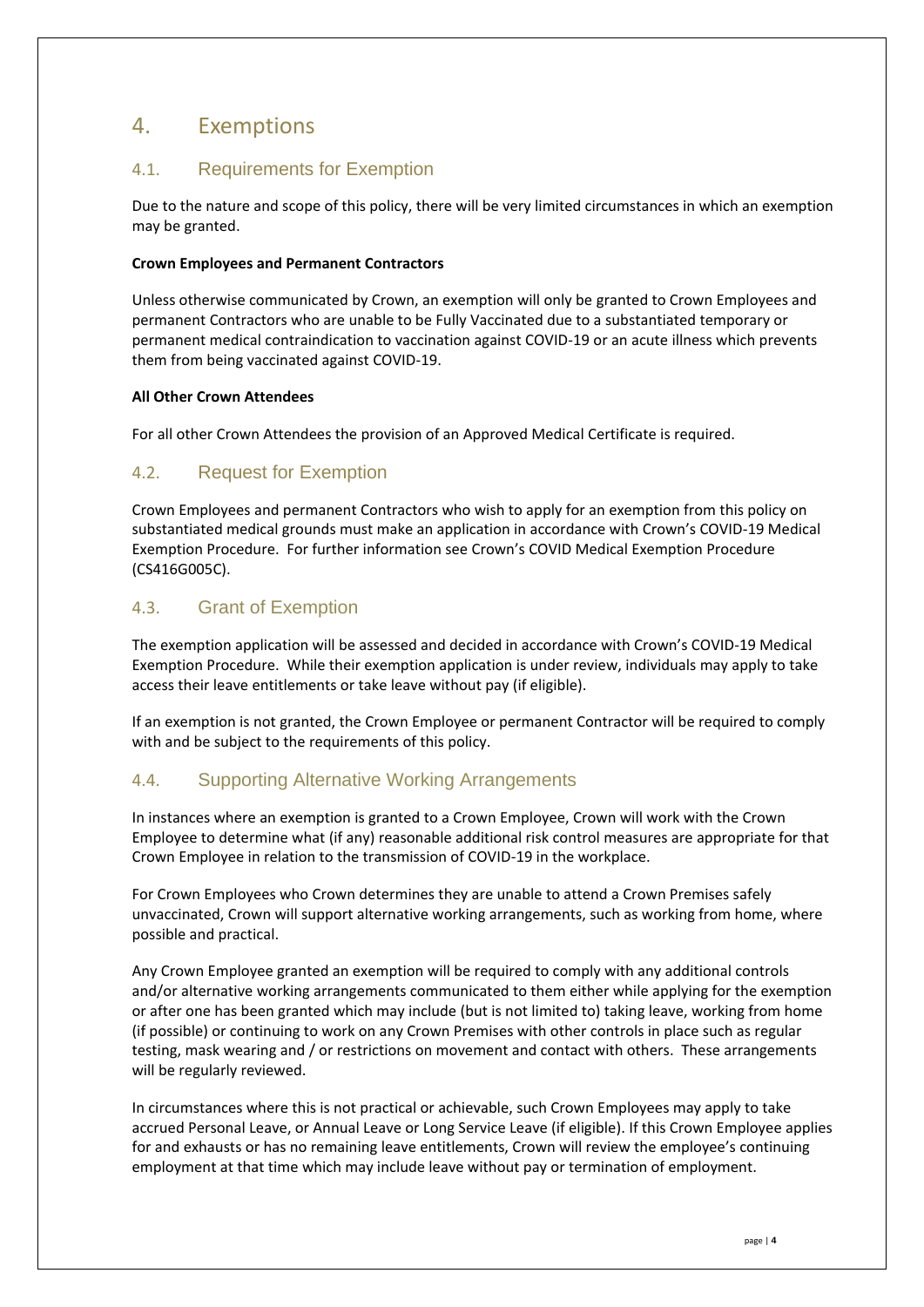# <span id="page-6-0"></span>5. Privacy, Handling of Sensitive Information and Records Management

Privacy is important to us and Crown is dedicated to protecting personal information across all areas of its business.

Crown may request that Crown Attendees provide for collection and storage Proof of Vaccination or otherwise indicate their COVID-19 vaccination status to Crown in accordance with this policy or pursuant to further communications where Crown considers that the collection of such information is reasonably necessary and/or directly related to Crown's functions and activities, in particular the need to prevent and manage COVID-19 at any Crown Premises. Under public health orders in some states/territories, Crown may be required to collect and store Proof of Vaccination.

Any information so provided will be used, handled and stored securely in accordance with the applicable Crown Privacy Policy and any applicable privacy collection statements.

In addition, any information provided by a Crown Employee or permanent Contractor in accordance with section 4 and Crown's COVID-19 Medical Exemption Procedure will be treated confidentially and stored securely in accordance with the applicable Crown Privacy Policy.

# <span id="page-6-1"></span>6. Associated Documentation

CS416G00C5 - COVID Vaccination Exemption Procedure

# <span id="page-6-2"></span>7. Definitions

**Approved Medical Certificate** means (i) the applicable state / territory government medical contraindication certificate signed by a licensed medical practitioner (who meets the criteria set out in any applicable public health order); or (ii) if there is no approved form prescribed by the applicable state / territory government, certification from a licensed medical practitioner that the relevant person is unable to receive a dose, or a further dose, of any Approved Vaccine due to (i) medical contraindication or (ii) an acute medical illness (including where the person has been diagnosed with COVID-19 in the previous 6 months).

**Approved Vaccine** means a vaccine against COVID-19 that has been approved (including provisionally approved) by the Therapeutic Goods Administration.

**COVID-19** means infection and/or disease caused by the SARS-CoV-2 virus.

#### **Crown Attendees** means:

- (a) Crown Employees who are required to attend a Crown Premises, whether by the nature of their role or following a lawful and reasonable direction by Crown; and
- (b) Contractors who are required to work at or visit a Crown Premises, whether by the nature of their role or following a direction by Crown or their direct employer; and
- (c) Employees and contractors of Crown Tenants to the extent they are required to access a Crown Premises

**Crown Employee** means a person who has a contract of employment with a company in the Crown Group.